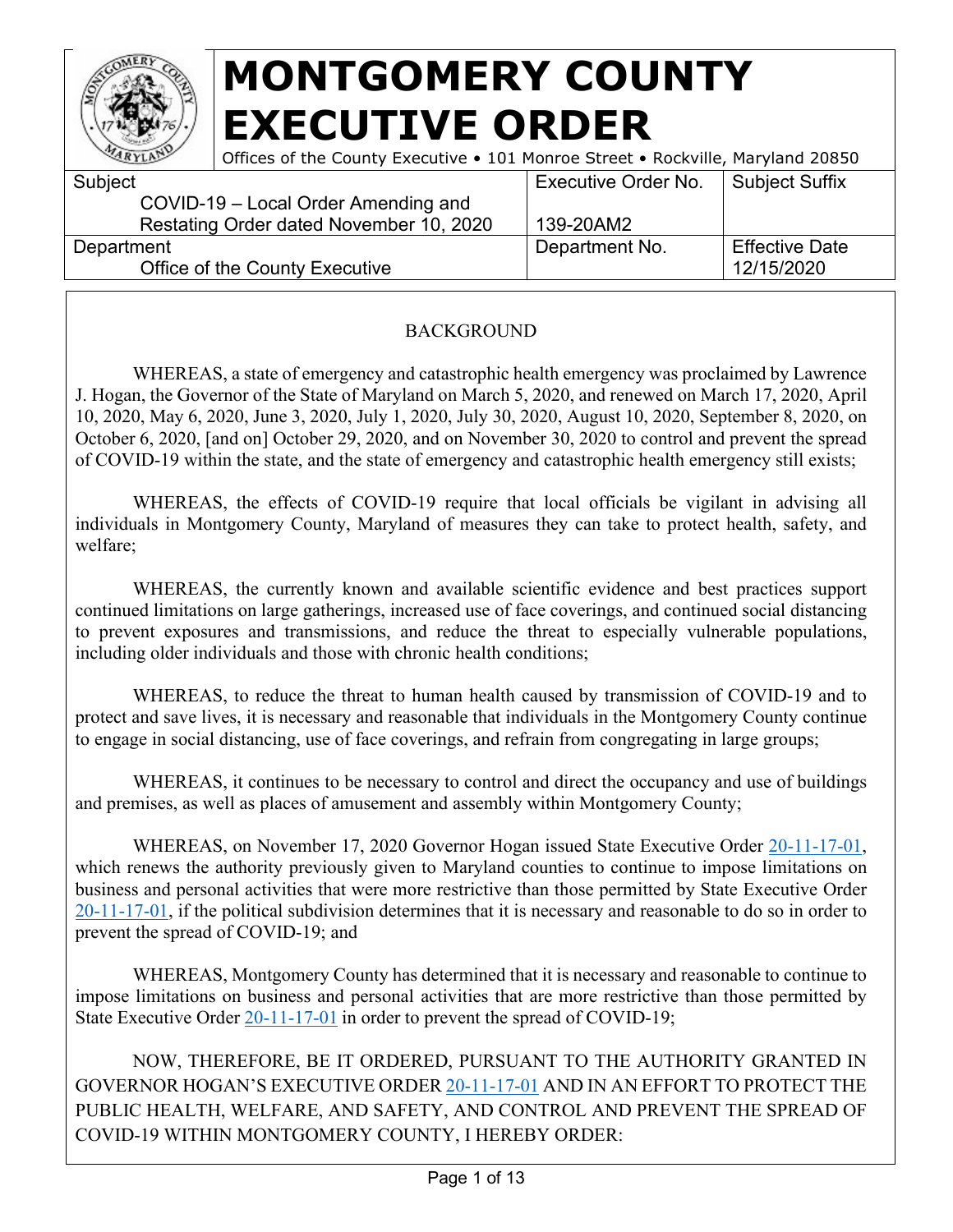

| ARYLANT    | Offices of the County Executive • 101 Monroe Street • Rockville, Maryland 20850 |                            |                       |
|------------|---------------------------------------------------------------------------------|----------------------------|-----------------------|
| Subject    |                                                                                 | <b>Executive Order No.</b> | <b>Subject Suffix</b> |
|            | COVID-19 – Local Order Amending and                                             |                            |                       |
|            | Restating Order dated November 10, 2020                                         | 139-20AM2                  |                       |
| Department |                                                                                 | Department No.             | <b>Effective Date</b> |
|            | Office of the County Executive                                                  |                            | 12/15/2020            |

1. Administrative and Implementing Provisions.

County Executive Order Number 067-20 dated May 15, 2020, as amended and restated by Order No. 070-20 dated May 28, 2020, as amended and restated by Order No. 082-20, as amended and restated by Order No. 087-20, as amended and restated by Order No. 098-20, as amended and restated by Order No. 114-20, as amended and restated by Order No. 117-20, as amended and restated by Order No. 122-20AM, and as further amended and restated in its entirety as set forth herein.

#### 2. Face Coverings.

#### a. *Definitions*.

- i. "Face Covering" means a covering that fully covers a person's nose, mouth, and chin and is secured to the person's head. The term "Face Covering" includes, without limitation, cloth face coverings, scarves, and bandanas. The term excludes Medical-Grade Masks.
- ii. Use of the following does not satisfy the County's face covering mandate:
	- (1) wearing a face covering with a valve; or
	- (2) solely wearing a face shield.
- iii. "Medical-Grade Mask" means an N95, KN95, surgical, or other mask that would be appropriate for a health care setting.
- iv. "Public Transportation" means shared-ride surface transportation services that are open to the general public, including without limitation, taxi services, ride-sharing services, car services, and transit services operating within Montgomery County. Examples of Public Transportation include, but are not limited, to Ride-On bus service, WMATA bus and train service, MARC train service, and Mobility and Paratransit services.
- b. *Requirement*.
	- i. Except as provided in paragraph 2.c below, all persons in the County over the age of two (2) years old are required to wear a Face Covering when
		- (1) in or on any form of Public Transportation;
		- (2) indoors at any location where members of the public are generally permitted, including without limitation, Religious Facilities, Retail Establishments, Foodservice Establishments, Fitness Centers, Gaming Facilities, Indoor Recreation Establishments, and Personal Services Establishments;
		- (3) leaving their residences and likely to come into contact with another person, such as being within 6 feet of another person for more than a fleeting time;
		- (4) obtaining healthcare services, including without limitation, in offices of physicians and dentists, hospitals, pharmacies, and laboratories; and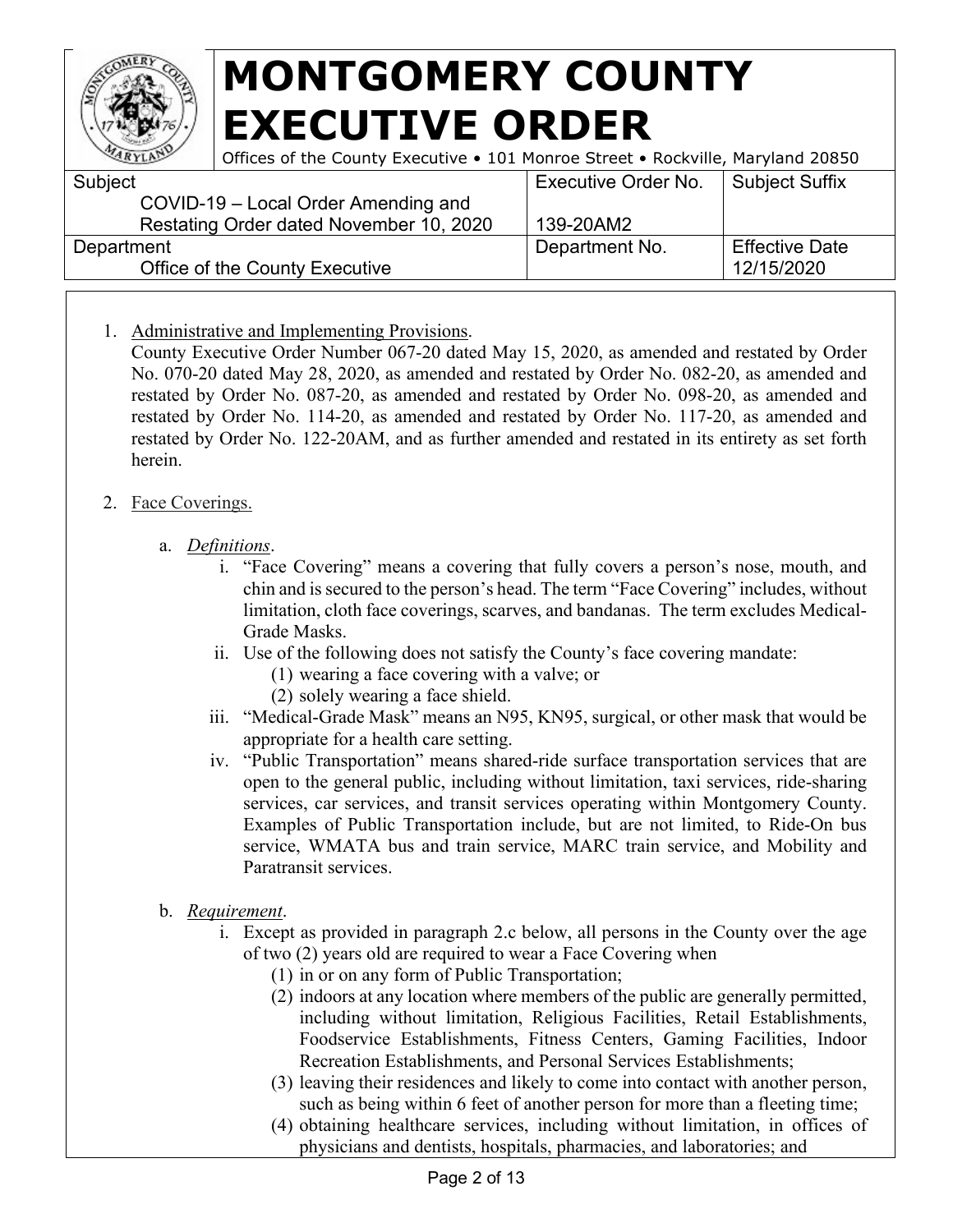

| Subject                                 | <b>Executive Order No.</b> | Subject Suffix        |
|-----------------------------------------|----------------------------|-----------------------|
| COVID-19 – Local Order Amending and     |                            |                       |
| Restating Order dated November 10, 2020 | 139-20AM2                  |                       |
| Department                              | Department No.             | <b>Effective Date</b> |
| Office of the County Executive          |                            | 12/15/2020            |
|                                         |                            |                       |

- (5) engaged in work in any area where:
	- a. interaction with others is likely, including without limitation, in shared areas of commercial offices; or
	- b. food is prepared or packaged;
- (6) at all times in a foodservice establishment unless actively engaged in eating or drinking.
- ii. Single-use Face Coverings shall be properly discarded in trash receptacles. It is recommended that all reusable Face Coverings be cleaned frequently (at least once per day).
- iii. Wearing a Medical-Grade Mask satisfies any requirement in paragraph 2.b to wear a Face Covering, but all persons in Montgomery County are urged to reserve Medical-Grade Masks for use by health care workers and first responders.
- c. *Exceptions*. Paragraph 2.b does not require persons to wear Face Coverings:
	- i. if, due to a bona fide disability or medical condition, it would be unsafe for the person to do so;
	- ii. to the extent wearing a Face Covering would impede communication by or with persons who have a hearing impairment or other disability, where the ability to see the mouth is essential for communication;
	- iii. if wearing a Face Covering would subject the person to an unsafe working condition, as determined by federal, state, or local occupational safety regulators or workplace safety guidelines;
	- iv. to the extent wearing a Face Covering would make it impossible to receive services requiring access to the face, mouth, or head, including without limitation, dental care, shaving, and facial treatments;
	- v. while actively engaged in eating or drinking;
	- vi. while swimming or engaging in other physical activities where the use of a Face Covering is likely to pose a bona fide safety risk;
	- vii. for individuals under the age of eighteen  $(18)$  when actively engaged in sports as recommended by the [American Academy of Pediatrics;](https://www.aappublications.org/news/2020/07/22/sportsguidance072220) or
	- viii. while operating any Public Transportation conveyance, provided that the person is (1) the sole operator of the conveyance, and (2) located in a separate compartment that is off-limits to riders.
- 3. General Operating Requirements.
	- a. Unless explicitly stated in another provision of this order, all businesses, organizations, establishments, and facilities that are permitted to operate under this Order shall, as a condition of their continued operation: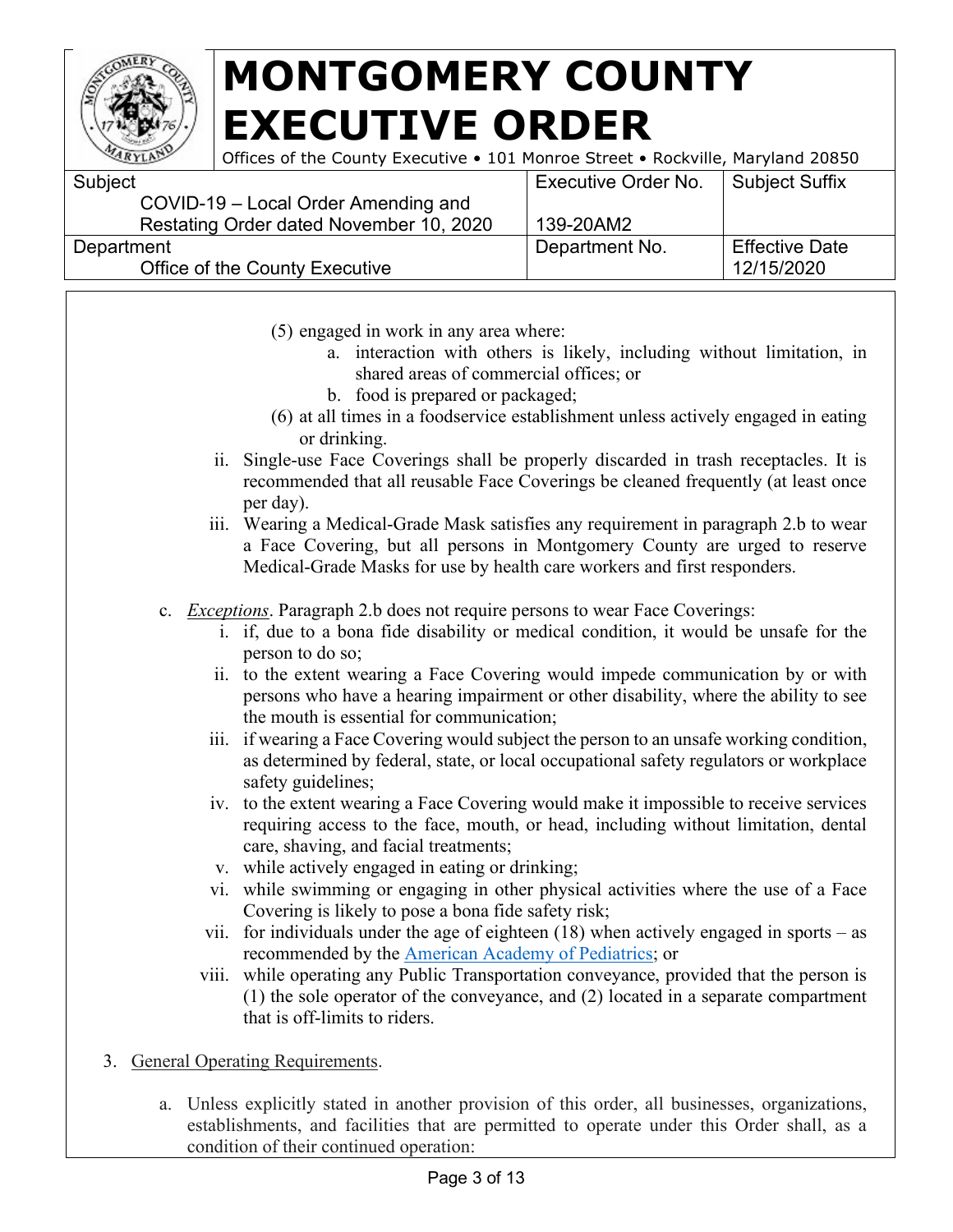

| Subject                                 | <b>Executive Order No.</b> | Subject Suffix        |
|-----------------------------------------|----------------------------|-----------------------|
| COVID-19 - Local Order Amending and     |                            |                       |
| Restating Order dated November 10, 2020 | 139-20AM2                  |                       |
| Department                              | Department No.             | <b>Effective Date</b> |
| Office of the County Executive          |                            | 12/15/2020            |
|                                         |                            |                       |

- i. require employees and customers to maintain social distancing of greater than 6 feet, whenever possible, as recommended by the Centers for Disease Control and Prevention ("CDC") and the Maryland Department of Health ("MDH");
- ii. utilize markings and signage to guide employees and customers;
- iii. comply with the face covering requirements in paragraph 2.b;
- iv. provide employees with guidance and training to reflect updated CDC guidelines for their workplace;
- v. use CDC and Environmental Protection Agency ("EPA") approved disinfectants to clean spaces daily; including use of disinfectants to wipe down high contact surfaces at least once every 2 hours while staff or customers are present ("high contact surfaces" are surfaces that will have human contact at least once an hour);
- vi. require employees to wash their hands hourly; and
- vii. follow review and implement new CDC, MDH, and Montgomery County Department of Health & Human Services ("DHHS") guidelines as they are issued.
- b. All businesses, organizations, establishments, and facilities in Montgomery County shall comply with any directive or orders issued by the Local Health Officer, pursuant to State Executive Orders [20-04-05-02](https://governor.maryland.gov/wp-content/uploads/2020/04/Delegation-to-County-Health-Officials-4.5.20.pdf) ("Delegating Authority to Local Officials to Control and Close Unsafe Facilities") and [20-11-17-01](https://governor.maryland.gov/wp-content/uploads/2020/11/Order-20-11-17-01.pdf) ("Amending and Restating the Order Allowing Reopening of Certain Businesses and Facilities Subject to Local Regulations and Generally Requiring Use of Face Coverings"), as may be amended from time to time.
- c. All businesses, organizations, establishments, and facilities that are permitted to open shall post signage indicating that they are in compliance with all provisions of paragraph 3.a of this Order.
- d. Unless explicitly stated to the contrary, the General Operating requirements apply to all provisions in this order.
- 4. Letters of Approval.
	- a. Requests for a Letter of Approval must be submitted a minimum of 5 business days before the scheduled event. Failure to submit a timely request will result in an automatic denial of the Letter of Approval.
	- b. Failure to obtain a Letter of Approval prior to proceeding with an event will be considered to be a violation of this Order and could subject the requestor, organizer, and venue to the appropriate fines and sanctions pursuant to paragraph 12 of this Order.
	- c. Any person, organizer, or venue who is found to have held an event without a Letter of Approval will be automatically disqualified from receiving a future Letter of Approval.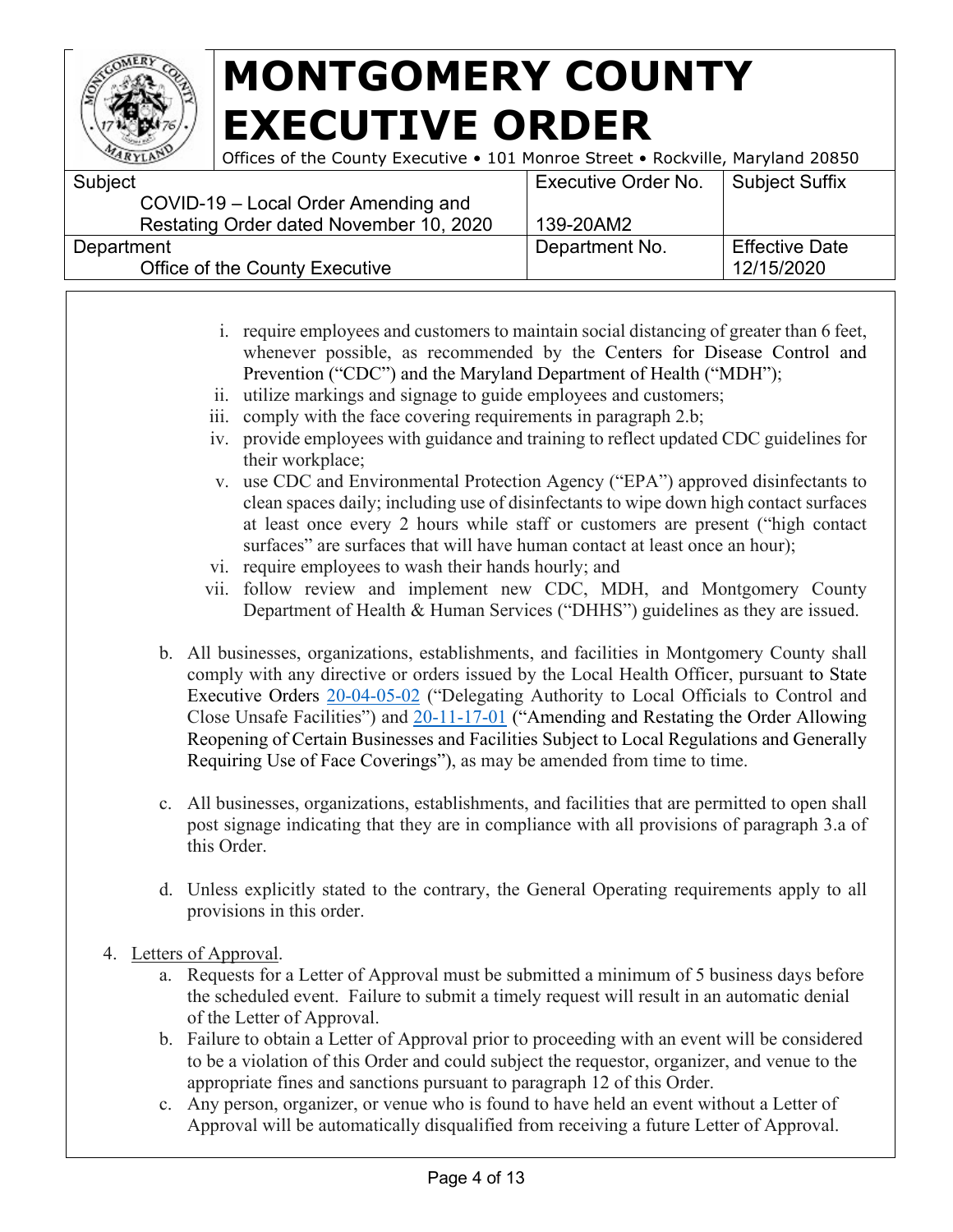

Offices of the County Executive • 101 Monroe Street • Rockville, Maryland 20850

| Executive Order No. | Subject Suffix        |
|---------------------|-----------------------|
|                     |                       |
| 139-20AM2           |                       |
| Department No.      | <b>Effective Date</b> |
|                     | 12/15/2020            |
|                     |                       |

#### 5. Gatherings.

- a. Unless explicitly stated in another paragraph of this Order:
	- i. Outdoor gatherings of more than 25 people continue to be prohibited at all locations and venues, including but not limited to parties, receptions, parades, festivals, conventions, and fundraisers.
	- ii. Indoor gatherings of more than 10 people are prohibited.
	- iii. Planned large gatherings and events must be canceled or postponed until after termination of the state of emergency and the proclamation of the catastrophic health emergency has been rescinded.
	- iv. Social, community, recreational, and leisure gatherings must follow the following physical precautions:
		- (1) for indoor gatherings 1 person or household per 200 sq. ft or a maximum of 10 people, whichever number is lower;
		- (2) for outdoor gatherings 1 person or household per 200 sq. ft or a maximum of 25 people, whichever number is lower; and
		- (3) the size of the location and venue must accommodate applicable social distancing for the number of attendees.
	- v. Social gatherings, for the purposes of Executive Order 139-20, shall also include all non-professional sports gatherings and events.
	- vi. A social gathering is a gathering of persons from more than one household. If more than one household is present at a gathering each individual present at the gathering must be counted for purposes of determining compliance.
- 6. Businesses, Organizations, Establishments and Facilities That May Be Open.
	- a. *Bowling alleys.* May open provided:
		- i. number of persons is limited to 25% occupancy or a maximum of 25 people, whichever number is lower;
		- ii. all equipment (balls, shoes, etc.) and spaces (lanes, tables, seats) must be cleaned between each person(s) or group's use with CDC and EPA approved cleaners; and
		- iii. any foodservice establishment located within the bowling alley must conform to all of the standards as established in paragraph 6.e. of this Order.
	- b. *Childcare*. Must continue to follow the phase two childcare capacity limits and child-adult ratios that are currently in effect for all childcare providers in Montgomery County as stated in the Maryland Department of Education's [June 10, 2020 Child Care Operating Procedures](https://www.montgomerycountymd.gov/covid19/Resources/Files/reopening/child-care-phase-2-state-letter.pdf) and [November 19, 2020 waiver letter.](https://www.montgomerycountymd.gov/covid19/reopening/requirements/childcare.html)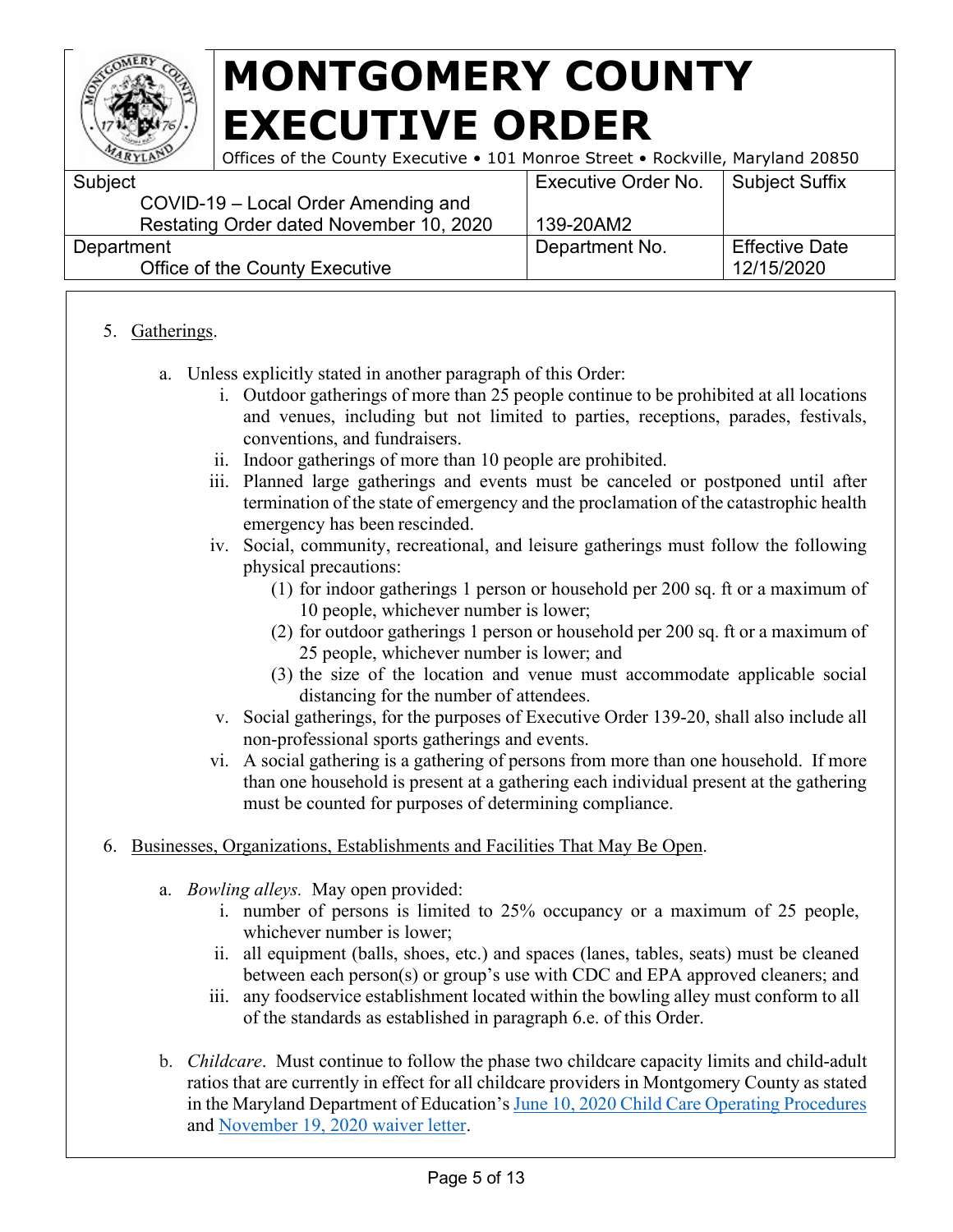

| ARYLANT    | Offices of the County Executive • 101 Monroe Street • Rockville, Maryland 20850 |                            |                       |
|------------|---------------------------------------------------------------------------------|----------------------------|-----------------------|
| Subject    |                                                                                 | <b>Executive Order No.</b> | Subject Suffix        |
|            | COVID-19 – Local Order Amending and                                             |                            |                       |
|            | Restating Order dated November 10, 2020                                         | 139-20AM2                  |                       |
| Department |                                                                                 | Department No.             | <b>Effective Date</b> |
|            | Office of the County Executive                                                  |                            | 12/15/2020            |

- c. *Cigar Bars/Hookah Bars/Vape Shops*. May open solely to sell retail goods. Smoking on site is strictly prohibited.
- d. *Fitness Centers*. May open provided:
	- i. limit 1 person per 200 sq. ft. of indoor space or 25% occupancy, whichever number is lower;
	- ii. strictly enforce social distancing and the requirement that individuals wear masks while exercising; and
	- iii. follow the State's [Best Practices for Fitness Centers, Martial Arts, Dance](https://drive.google.com/file/d/1CXRw_ERNJoKxzdj-am1R0Xn5wf_Hf3Q5/view) [Studios](https://drive.google.com/file/d/1CXRw_ERNJoKxzdj-am1R0Xn5wf_Hf3Q5/view) as amended from time to time.
	- iv. Fitness Centers include, but are not limited to dance studios, health clubs, health spas, gyms, training facilities, and other indoor physical activities.
	- v. Fitness Centers that provide sport-specific training for high-risk sports as defined in [Maryland Sports Commission Return to Play Report](https://marylandsports.us/basic-page/return-play-youth-amateur-sports-resource-center) must follow the restrictions in paragraph 6.l below.
- e. *Foodservice Establishments*.
	- i. Restaurants, bars, and other similar establishments that sell food or beverages for consumption on-premises in Montgomery County ("Restaurants and Bars"), and social and fraternal clubs ("Social Clubs") with dining facilities, [and foodservices in healthcare facilities,] to the extent permitted by applicable law:
		- (1) must suspend service of food and beverage to customers for consumption indoors;
		- (2) may only serve food and beverages to customers for consumption in outdoor seating areas between the hours of 6 a.m. and 10 p.m.;
		- (3) sell food and beverages that are promptly taken from the premises, i.e., on a carry-out or drive-through basis; and/or
		- (4) deliver food and beverages to customers off the premises.
	- ii. Foodservices in licensed healthcare facilities may continue to operate indoor dining provided they follow all other social distancing and cleaning requirements.
	- iii. Food service establishments that erect a temporary outdoor structure, such as a tent, for the purpose of outdoor dining:
		- (1) must follow all guidelines issued by DHHS and DPS and obtain any necessary permits from the Department of Permitting Services for the temporary structure;
		- (2) temporary outdoor structures that are in the shape of a rectangle, must at all times maintain at least one side of the structure entirely open;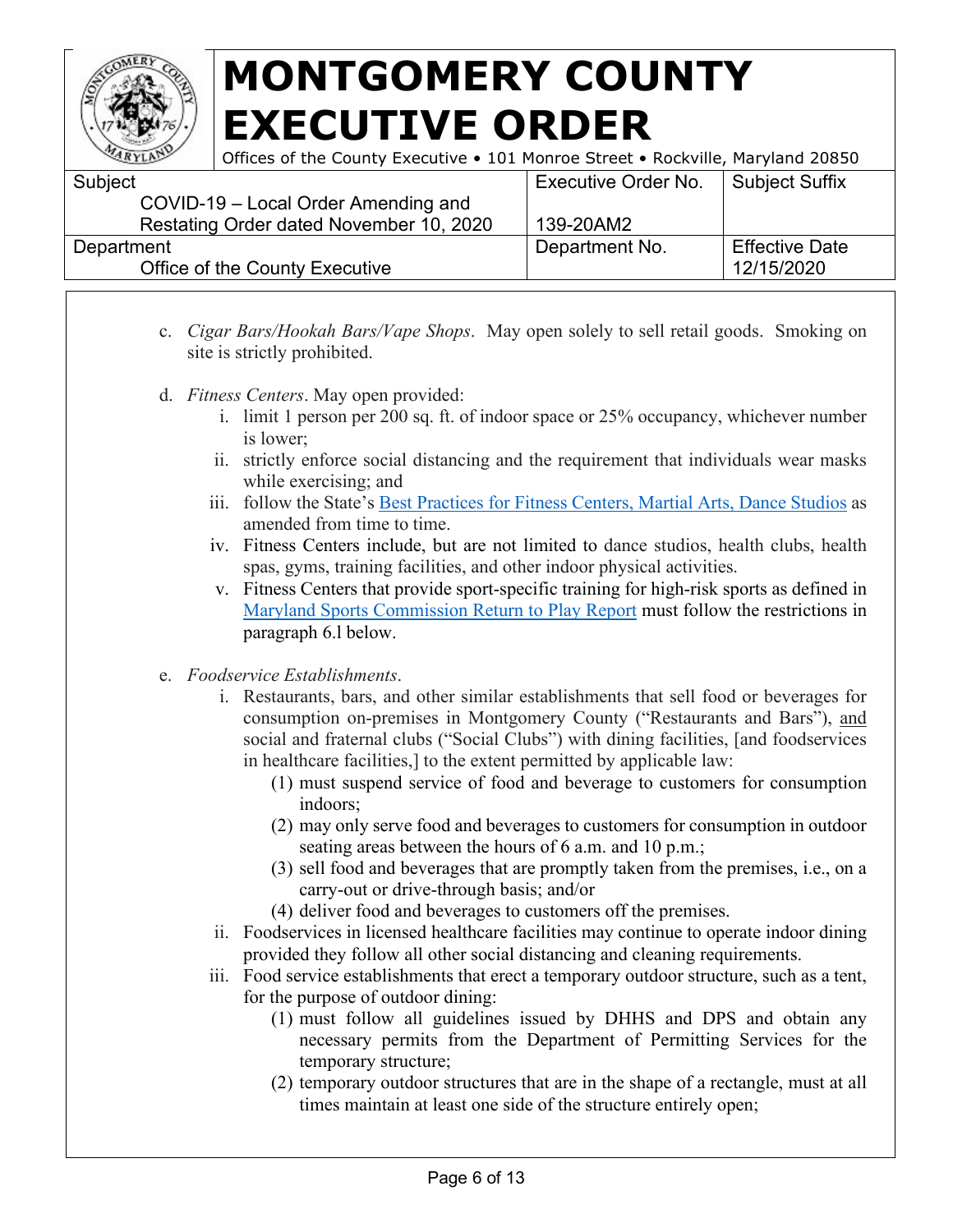

| <b>Executive Order No.</b> | Subject Suffix        |
|----------------------------|-----------------------|
|                            |                       |
| 139-20AM2                  |                       |
| Department No.             | <b>Effective Date</b> |
|                            | 12/15/2020            |
|                            |                       |

- (3) temporary outdoor structures that are not in the shape of a rectangle (e.g. yurts or dining bubbles) must apply for and obtain a Letter of Approval before being used by the food service establishment;
- (4) total capacity for a temporary outdoor structure may not exceed 1 table per every 50 sq. ft, but there must be a minimum of 6 ft between persons seated at different tables.
- iv. Foodservice establishments must follow all provisions of the MDH's [Amended](https://phpa.health.maryland.gov/Documents/2020.11.17.03%20-%20MDH%20Order%20-%20Amended%20Food%20Service%20Establishments%20Order%20(Food%20Courts).pdf)  [Directive and Order Regarding Food Service Establishments](https://phpa.health.maryland.gov/Documents/2020.11.17.03%20-%20MDH%20Order%20-%20Amended%20Food%20Service%20Establishments%20Order%20(Food%20Courts).pdf) (Order No. MDH 2020-11-17-03) that do not conflict with any provision of this Order;
- v. Foodservice establishments shall not be open to the public between the hours of 10:00 p.m. and 6:00 a.m.; provided, however, that during such hours Foodservice Establishments may continue to:
	- (1) sell food and beverages that are promptly taken from the premises (i.e., on a carry-out or drive-through basis), and
	- (2) deliver food and beverages to customers off the premises;
- vi. must maintain a daily record of the following information for at least 30 days, to assist with contact tracing:
	- (1) date;
	- (2) time; and
	- (3) name and contact information for at least one person of each outdoor dining party;
- vii. must post signage at each outdoor dining entrance advising customers and visitors that:
	- (1) they must comply with the face covering requirements at all times when they are not actively eating or drinking;
	- (2) they must maintain social distancing of at least 6 feet when waiting to be seated; and
	- (3) failure to wear face coverings or maintain social distancing may result in their being refused service and found to be in violation of the COVID-19 Local Order and subject to criminal penalties as stated in the Order.
- f. *Malls*.
	- i. Shopping centers with one or more enclosed pedestrian concourses may maintain pedestrian concourses and other interior common areas open, but solely to the extent necessary for the general public to enter and exit retail establishments.
	- ii. Food courts located inside indoor malls shall be limited to carry-out services only; dining at tables or other spaces in food courts is prohibited.
	- iii. Congregating in any indoor area outside of retail stores (including food courts) is prohibited.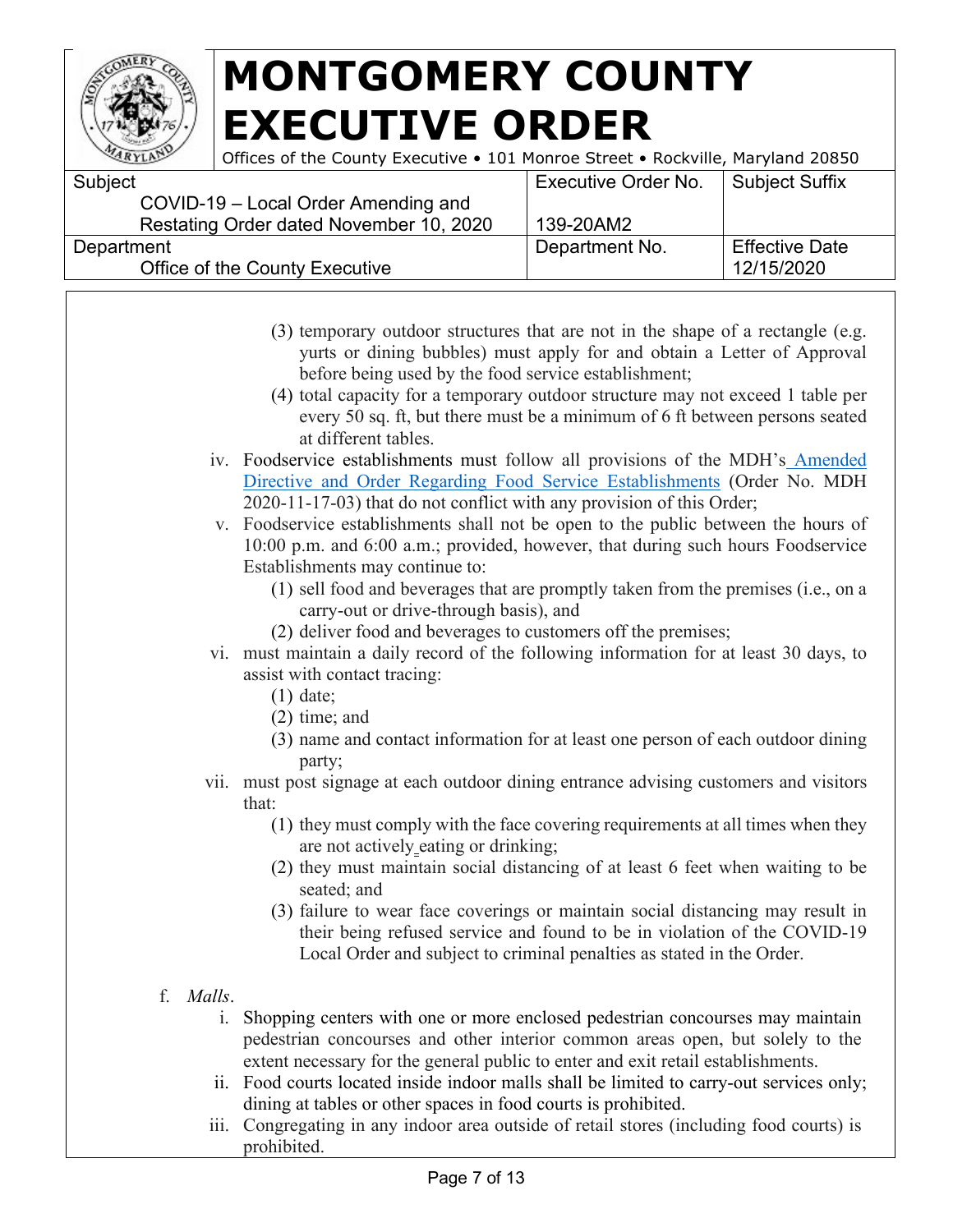

| Subject                                 | Executive Order No. | Subject Suffix        |
|-----------------------------------------|---------------------|-----------------------|
| COVID-19 – Local Order Amending and     |                     |                       |
| Restating Order dated November 10, 2020 | 139-20AM2           |                       |
| Department                              | Department No.      | <b>Effective Date</b> |
| Office of the County Executive          |                     | 12/15/2020            |
|                                         |                     |                       |

- iv. Malls shall remove tables, chairs, benches, or any other items which could encourage congregating from food courts and other indoor areas outside of retail stores.
- g. *Museums and Art Galleries*. May open provided:
	- i. limit 1 person per 200 sq. ft of exhibit-space or in-store space or 25% occupancy, whichever number is lower; and
	- ii. exhibits requiring contact (for example "please touch" exhibits or other interactive displays) must remain closed.
- h. *Personal Services*.
	- i. Hair salons, barbershops, and establishments that provide tanning, tattoo, waxing, threading, electrolysis, cryotherapy, facial and other skin services, massage, and nail technician services ("Personal Services Establishments") may open, by appointment only, provided the following physical precautions are met and followed:
		- (1) all staff are required to wear gloves, and any other Personal Protective Equipment ("PPE") as appropriate to their workplace and provided service;
		- (2) limit of 1 customer for every 200 sq. ft of service delivery space or 25% occupancy, whichever number is lower;
		- (3) limit of 1 customer in a waiting area at a time, other customers waiting for appointments must wait outside the Personal Services Establishments;
		- (4) follow the State's [Best Practices for Personal Service Establishments](https://commerce.maryland.gov/Documents/BusinessResource/Personal-Services-COVID-19-Best-Practices.pdf) as amended from time to time.
- i. *Pools*. Must strictly comply with any guidance issued by DHHS.
- j. *Retail Establishments*. May open provided:
	- i. limit 1 person per 200 sq. ft of retail space;
	- ii. any retail establishment that intends to have and, per paragraph 6.j.i,, can physically accommodate more than 150 persons must, effective 5:00 p.m. on December 23, 2020, have a Letter of Approval to exceed 150 persons
	- iii. all requests for a Letter of Approval to exceed 150 persons must:
		- (1) detail how the establishment will monitor the number of people in the building at any given time;
		- (2) detail how the establishment will ensure maintained social distancing at points of congregation in the building such as the entrance, exit, in checkout lines; and between check-out lines;
		- (3) detail modified staffing strategies to reduce employee exposure; and
		- (4) be submitted by 5:00 p.m. December 21, 2020; and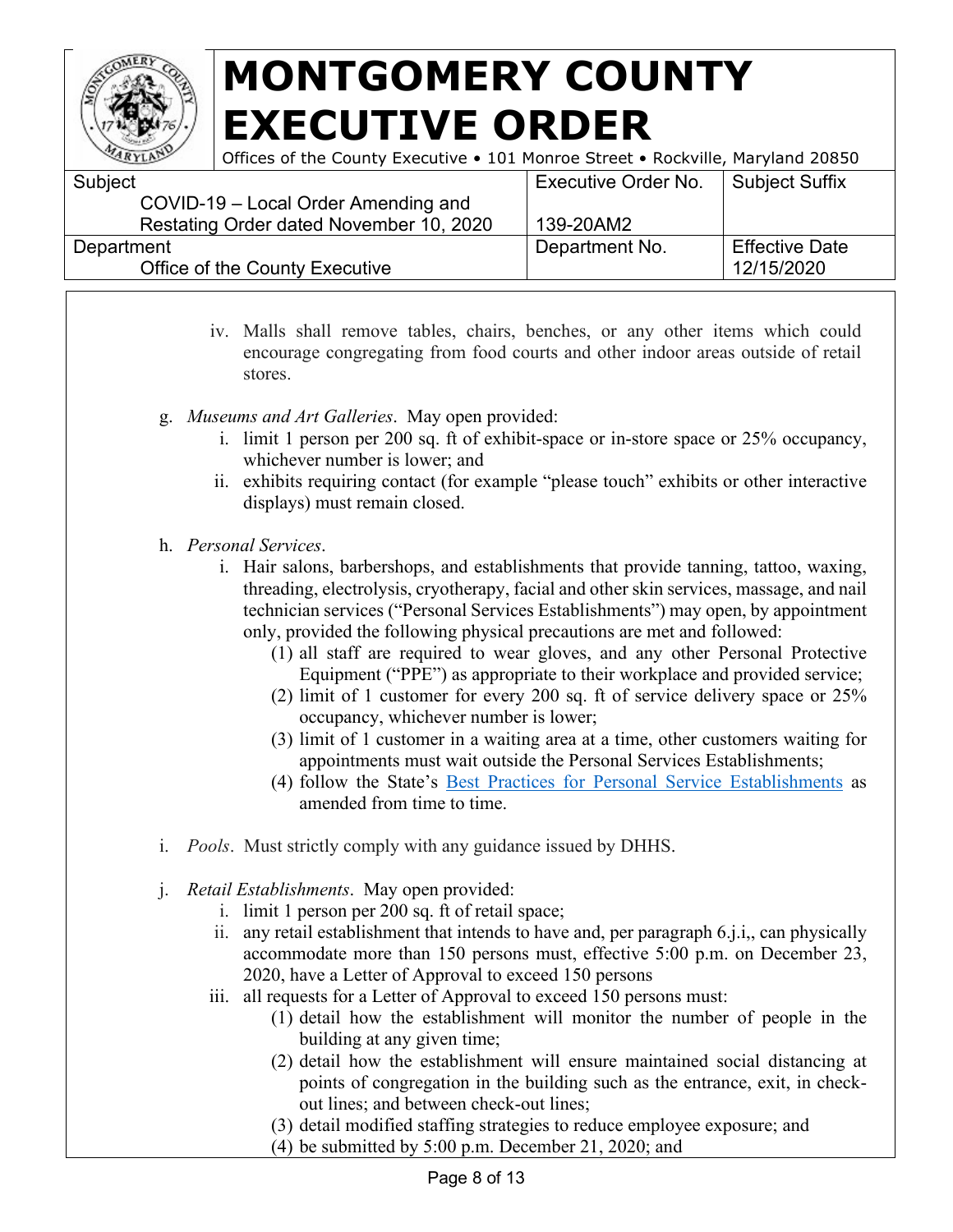

| <b>Executive Order No.</b> | Subject Suffix        |
|----------------------------|-----------------------|
|                            |                       |
| 139-20AM2                  |                       |
| Department No.             | <b>Effective Date</b> |
|                            | 12/15/2020            |
|                            |                       |

- iv. employees use any additional Personal Protective Equipment as appropriate to their workplace.
- k. *Religious Facilities*. Churches, synagogues, mosques, temples, and other similar religious facilities of any faith ("Religious Facilities") may open to the general public for indoor and outdoor services provided the Religious Facility complies with the following:
	- i. Gathering size.
		- (1) shall be determined by dividing the total square footage of the worship space by 50, however total number of persons shall not exceed 25% of permitted occupancy; and
		- (2) occupancy numbers shall include faith leaders, volunteers, and congregants.
	- ii. Spacing.
		- (1) seating must be marked to reflect appropriate distancing;
		- (2) facilities with fixed seating or pews, every other row must remain empty and marked off to prohibit seating;
		- (3) individuals that are not a part of the same household must maintain 6 feet of social distance from the point of entry into the facility through their exit from the facility; and
		- (4) only exceptions are where the core activity or safety require shorter distance (for example, pallbearers).
	- iii. Other requirements.
		- (1) Prior to the first service of each day in which they participate, faith leaders, volunteers and other staff must:
			- a. be screened (verbally, in writing, or online) using the following questions:
				- i. Are you suffering from any of the common symptoms of COVID-19 (coughing, difficulty breathing, loss of taste etc.)?
				- ii. Have you had close personal contact with anybody known to have a positive COVID-19 diagnosis over the past two weeks?
			- b. where allowed by religious tenant, have their temperature screened:
				- i. anyone with a temperature in excess of 100.4°F must be excluded from the religious facility until at least 72 hours after symptoms resolve.
			- c. exclude anyone that exhibits symptoms consistent with COVID-19 until at least 72 hours after their symptoms resolve; and
			- d. notify Montgomery County Disease Control at 240-777-1755 if they learn that a person who attended or participated in a religious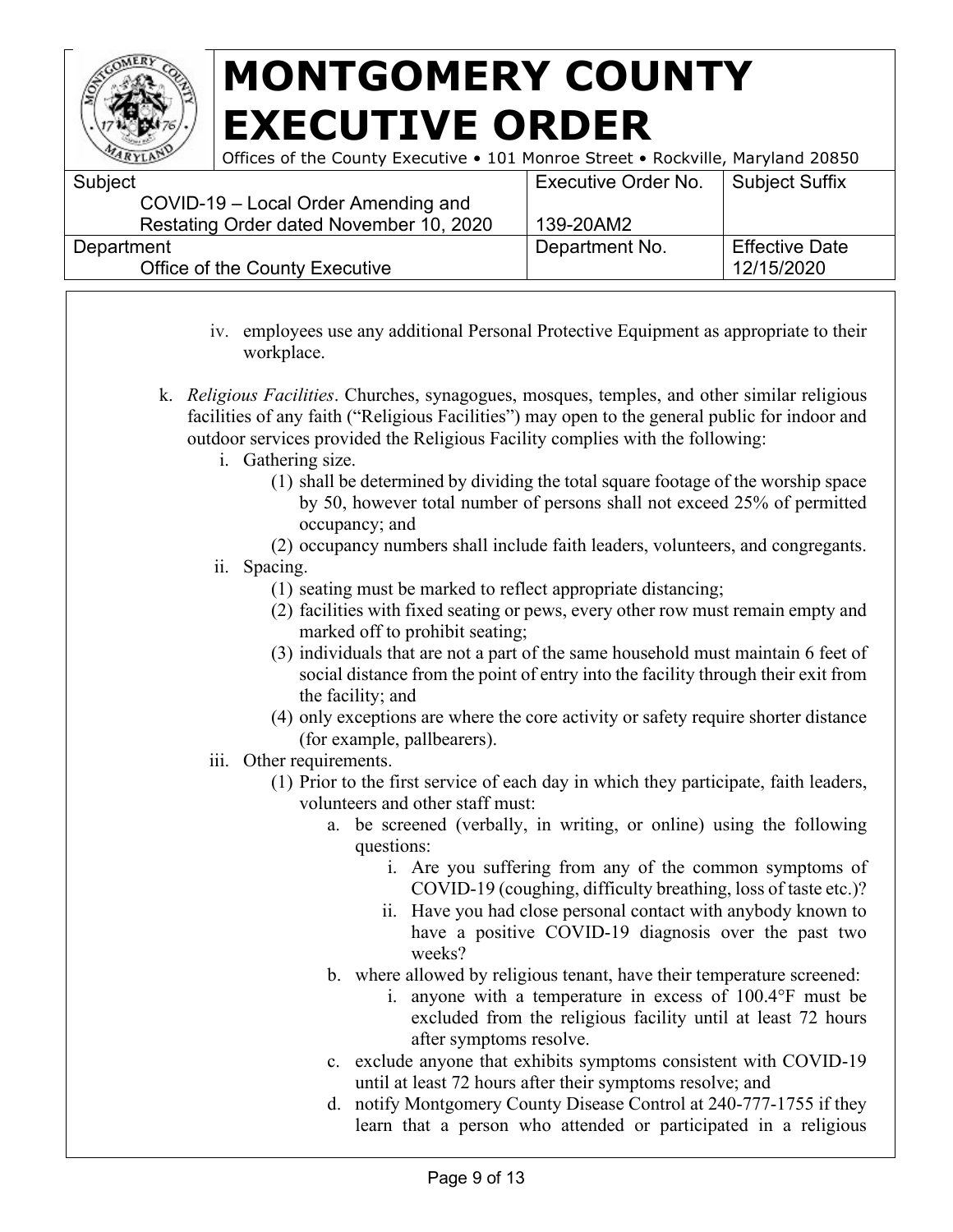

**Subject** 

# **MONTGOMERY COUNTY EXECUTIVE ORDER**

| LAN | Offices of the County Executive • 101 Monroe Street • Rockville, Maryland 20850 |                                      |  |
|-----|---------------------------------------------------------------------------------|--------------------------------------|--|
|     |                                                                                 | Executive Order No.   Subject Suffix |  |

| <b>OUNIVUL</b>                          | 2000           |                       |
|-----------------------------------------|----------------|-----------------------|
| COVID-19 – Local Order Amending and     |                |                       |
| Restating Order dated November 10, 2020 | 139-20AM2      |                       |
| Department                              | Department No. | <b>Effective Date</b> |
| Office of the County Executive          |                | 12/15/2020            |
|                                         |                |                       |

ceremony is diagnosed with or develops symptoms consistent with COVID-19.

- (2) Use CDC and EPA approved disinfectants to clean restrooms and high contact surfaces between each religious service.
- iv. absent a Letter of Approval from DHHS, the number of outdoor service participants shall not exceed 25 participants.

#### l. *Sports*.

- i. All sports are categorized by level of risk as detailed in the [Maryland Sports](https://marylandsports.us/basic-page/return-play-youth-amateur-sports-resource-center)  [Commission Return to Play Report](https://marylandsports.us/basic-page/return-play-youth-amateur-sports-resource-center) with the following exceptions:
	- (1) solo kayaking/canoeing is considered to be low risk;
	- (2) tandem kayaking/canoeing is considered to be low risk if participants are from the same household.
- ii. Only the play of low-risk and medium-risk sports is permitted.
- iii. The play of high-risk sports is prohibited, however no-contact skills-building and drills are permitted.
- iv. High-risk sport scrimmages, games, matches, and competitions are prohibited.
- v. All sports participants, regardless of age must comply with the face covering requirement in paragraph 2.b, and the social distancing and hygiene requirements of paragraph 3.a.
- vi. Rented sport equipment must be thoroughly cleaned and disinfected pursuant to CDC guidelines using EPA approved cleaners and disinfectants between usage.
- vii. All tournaments, championships, or events are strictly prohibited unless a Letter of Approval is issued by the County.
- viii. Sports played outside must follow outdoor gathering guidelines and the total number of people present is limited to 25. This includes staff, coaches, players, and any parents, guardians, or immediate family.
- ix. Sports played inside must follow the indoor gathering guidelines and the total number of people present is limited to 10. This includes staff, coaches, players, and any parents, guardians, or immediate family.
- x. Play and games with teams from outside of Maryland, Virginia, or the District of Columbia is prohibited.
- xi. Sports may not open to the general public or spectators. Parents, guardians, and immediate family of players may spectate provided they maintain the appropriate social distancing of greater than 6 feet between non-family members and the total number of individuals present does not exceed the applicable gathering size limit.

m. *Youth Camp Programs*.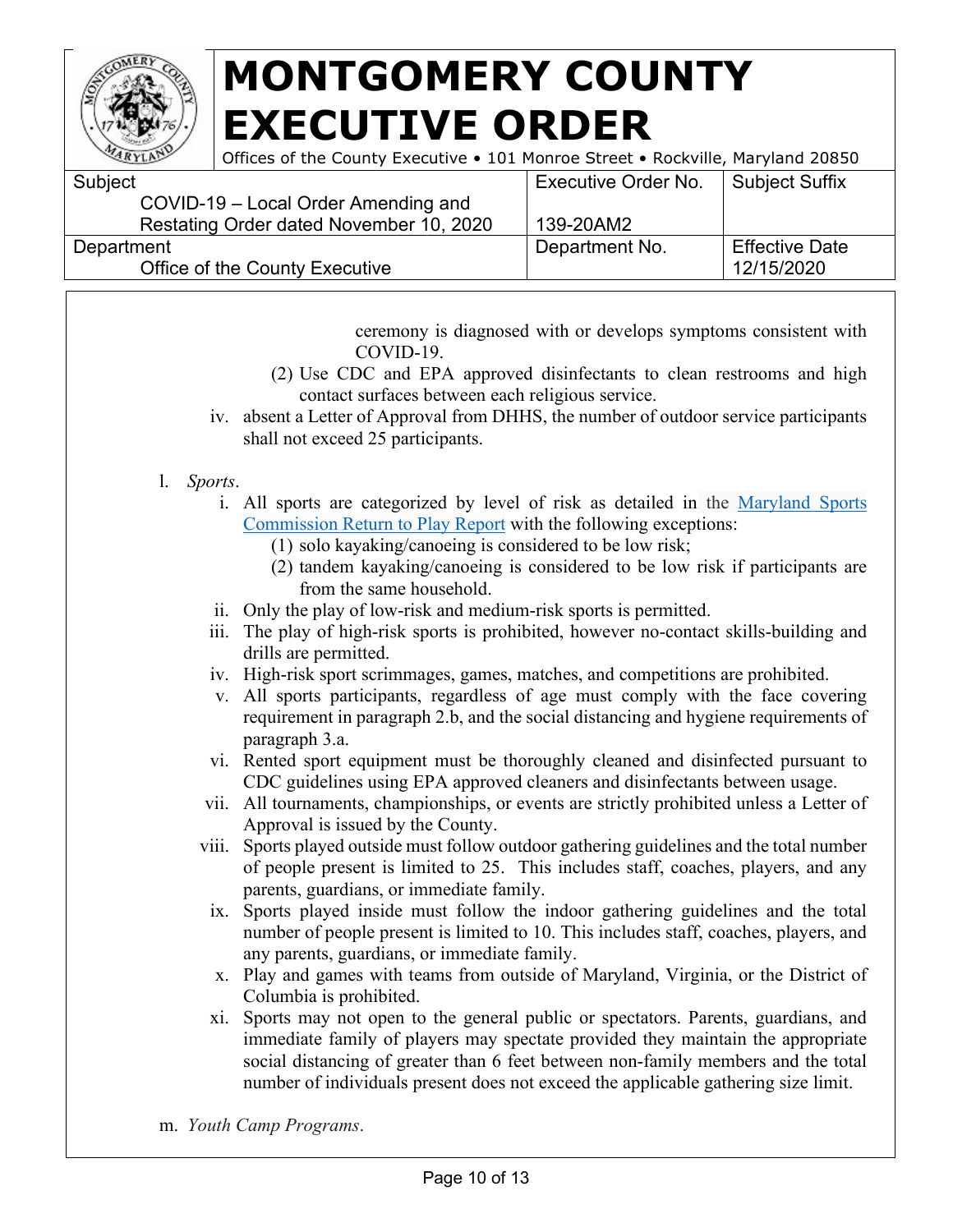

| Subject                                 | <b>Executive Order No.</b> | Subject Suffix        |
|-----------------------------------------|----------------------------|-----------------------|
| COVID-19 - Local Order Amending and     |                            |                       |
| Restating Order dated November 10, 2020 | 139-20AM2                  |                       |
| Department                              | Department No.             | <b>Effective Date</b> |
| Office of the County Executive          |                            | 12/15/2020            |
|                                         |                            |                       |

- i. Must follow all provisions in applicable directives and orders issued by the Secretary of the MDH that do not conflict with this Order.
- 7. Other Businesses, Organizations, Establishments and Facilities That May Be Open.
	- a. *Car Wash.*
	- b. *Escape Rooms.* 
		- i. Only private games of a maximum of 6 people all permitted.
		- ii. All games are by appointment only and must be staggered so as to prevent patrons from interacting with others outside of their group.
		- iii. Before and after each game, all items in game rooms (including but not limited to lock, props, and any touchable surfaces) are thoroughly cleaned using CDC and EPA approved disinfectants.
		- iv. The lobby area is sanitized and cleaned every hour to prevent prolonged exposure and contact for other patrons.
		- v. All items given to the patrons (walkie-talkies, boogie boards) are sanitized after each game prior to the use from another group.
	- c. *Farms.* For "pick-your-own" produce by members of the public.
	- d. *Manufacturing*.
	- e. *Miniature golf*.
	- f. *Office space*.
	- g. *Outdoor recreation*.
		- i. parks for personal fitness and fitness classes;
		- ii. golf courses and driving ranges;
		- iii. outdoor archery and shooting ranges;
		- iv. marinas and watercraft rental businesses;
		- v. campgrounds;
		- vi. horse boarding and riding facilities; and
		- vii. playgrounds.
			- (1) Playgrounds are excluded from the cleaning requirements of paragraph 3.a.v.
	- h. *Ice skating rinks*.
		- i. Indoor ice skating rinks remain closed to the public but may operate as a Fitness Center for the purpose of individual or group training pursuant to paragraph 6.l.
		- ii. Outdoor ice skating rinks must follow the gathering size requirements, pursuant to paragraph 5 of this Order, and submit a request for a Letter of Approval, pursuant to paragraph 4, before reopening.
- 8. Other Businesses, Organizations, Establishments, and Facilities Required to Close.
	- a. *Amusement parks*. Including stand-alone types, such as, but not limited to merry-go-rounds and roller coasters.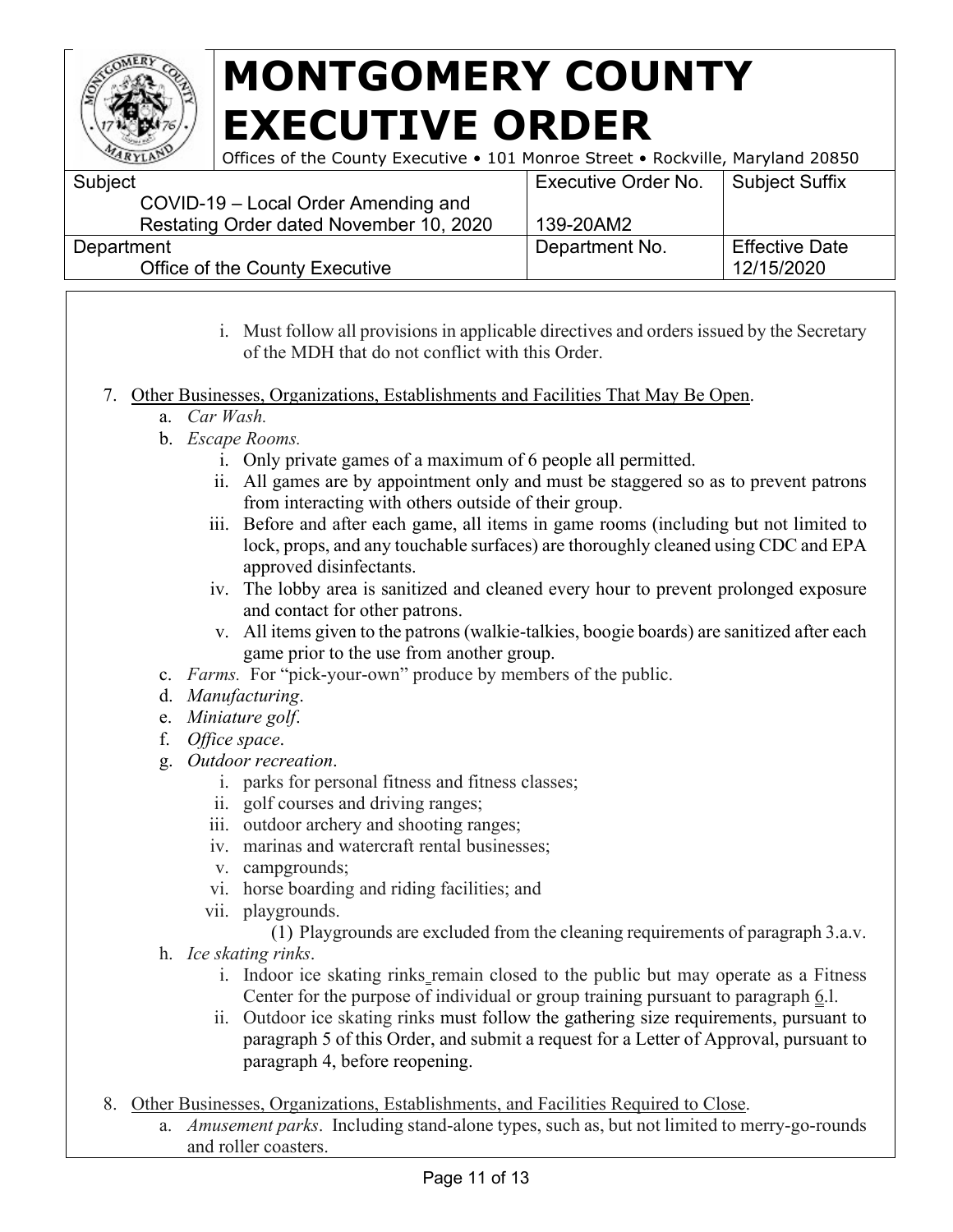

| Subject                                 | <b>Executive Order No.</b> | Subject Suffix        |
|-----------------------------------------|----------------------------|-----------------------|
| COVID-19 - Local Order Amending and     |                            |                       |
| Restating Order dated November 10, 2020 | 139-20AM2                  |                       |
| Department                              | Department No.             | <b>Effective Date</b> |
| Office of the County Executive          |                            | 12/15/2020            |
|                                         |                            |                       |

- b. *Bingo halls*.
- c. *Go-kart tracks*
- d. *Recreation centers*.
- e. *Roller skating rinks*.
- f. *Senior Centers*.
- g. *Social Clubs*.
- h. *Theaters*.
	- i. This Order controls the occupancy and use of theatres in Montgomery County at which live performances occur or motion pictures are shown ("Theaters").
	- ii. All Theaters shall remain closed to the general public.
- i. *Trampoline Parks*.
- j. Any other establishment not listed above that is subject to the admission and amusement tax under Title 4 of the Tax-General Article of the Maryland Code.
- 9. *Minimal Operations*. Staff and owners may continue to be on-site at any business, organization, establishment, or facility that is required to be closed pursuant to this Order only for the following purposes:
	- a. Facilitating remote working  $\left(\frac{a}{k/a}\right)$  telework) by other staff;
	- b. Maintaining essential property;
	- c. Preventing loss of, or damage to property, including without limitation, preventing spoilage of perishable inventory;
	- d. Performing essential administrative functions, including without limitation, picking up mail and processing payroll; and
	- e. Caring for live animals.
- 10. This Order shall be enforced by any County department or agency that has authority over the subject matter of any particular provision and the Montgomery County Police Department.
- 11. I hereby adopt by reference the following portions of State Executive Order [20-11-17-01:](https://governor.maryland.gov/wp-content/uploads/2020/11/Order-20-11-17-01.pdf)
	- a. paragraph III.k ("Determination of Maximum Occupancy"); and
	- b. paragraph VII ("General Provisions") and all its subparagraphs.
- 12. Pursuant to State Executive Order [20-11-17-01](https://governor.maryland.gov/wp-content/uploads/2020/11/Order-20-11-17-01.pdf) paragraph VII.b, a person who knowingly and willfully violates this Order is guilty of a misdemeanor and on conviction is subject to imprisonment not exceeding one year or a fine not exceeding \$5,000 or both.
- 13. Enforcement of this Local Order shall be done in accordance with the provisions established in State Executive Order [20-11-17-01](https://governor.maryland.gov/wp-content/uploads/2020/11/Order-20-11-17-01.pdf) and any other applicable local law.